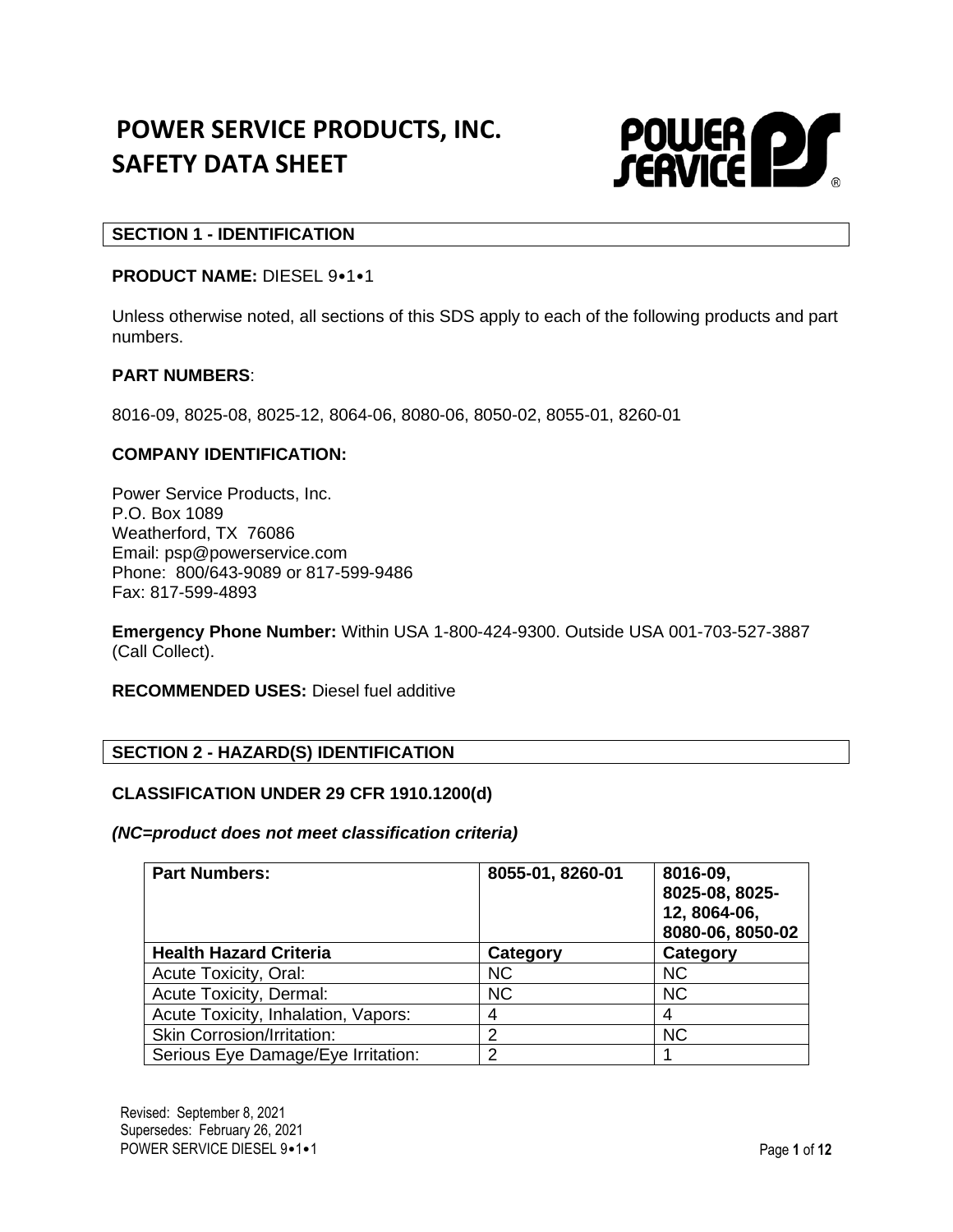| <b>Part Numbers:</b>                     | 8055-01, 8260-01 | 8016-09,<br>8025-08, 8025-<br>12, 8064-06,<br>8080-06, 8050-02 |
|------------------------------------------|------------------|----------------------------------------------------------------|
| <b>Health Hazard Criteria</b>            | Category         | Category                                                       |
| <b>Respiratory Sensitization:</b>        | <b>NC</b>        | <b>NC</b>                                                      |
| <b>Skin Sensitization:</b>               | <b>NC</b>        | <b>NC</b>                                                      |
| Germ Cell Mutagenicity:                  | <b>NC</b>        | <b>NC</b>                                                      |
| Carcinogenicity:                         | <b>NC</b>        | <b>NC</b>                                                      |
| <b>Reproductive Toxicity:</b>            | <b>NC</b>        | <b>NC</b>                                                      |
| Specific Target Organ Toxicity, Single   | 3                | 3                                                              |
| Exposure:                                |                  |                                                                |
| Specific Target Organ Toxicity, Repeated | <b>NC</b>        | <b>NC</b>                                                      |
| or Prolonged Exposure:                   |                  |                                                                |
| <b>Aspiration Hazard:</b>                |                  |                                                                |

| <b>Part Numbers:</b>                                                    | 8055-01, 8260-01 | 8016-09, 8025-<br>08, 8025-12,<br>8064-06, 8080-<br>06, 8050-02 |
|-------------------------------------------------------------------------|------------------|-----------------------------------------------------------------|
| <b>Physical Properties Criteria</b>                                     | Category         | Category                                                        |
| Explosives:                                                             | <b>NC</b>        | <b>NC</b>                                                       |
| Flammable Gases:                                                        | <b>NC</b>        | <b>NC</b>                                                       |
| <b>Flammable Aerosols:</b>                                              | <b>NC</b>        | <b>NC</b>                                                       |
| Oxidizing Gases:                                                        | <b>NC</b>        | <b>NC</b>                                                       |
| <b>Gases Under Pressure:</b>                                            | <b>NC</b>        | <b>NC</b>                                                       |
| Flammable Liquids:                                                      | $\overline{2}$   | 3                                                               |
| Flammable Solids:                                                       | <b>NC</b>        | <b>NC</b>                                                       |
| Self-Reactive Chemicals:                                                | <b>NC</b>        | <b>NC</b>                                                       |
| <b>Pyrophoric Liquids:</b>                                              | <b>NC</b>        | <b>NC</b>                                                       |
| <b>Pyrophoric Solids:</b>                                               | <b>NC</b>        | <b>NC</b>                                                       |
| Self-Heating Chemicals:                                                 | <b>NC</b>        | <b>NC</b>                                                       |
| Chemicals Which, in Contact with Water,<br><b>Emit Flammable Gases:</b> | <b>NC</b>        | <b>NC</b>                                                       |
| Oxidizing Liquids:                                                      | <b>NC</b>        | <b>NC</b>                                                       |
| Oxidizing Solids:                                                       | <b>NC</b>        | <b>NC</b>                                                       |
| Organic Peroxides:                                                      | <b>NC</b>        | <b>NC</b>                                                       |
| <b>Corrosive to Metals:</b>                                             | <b>NC</b>        | <b>NC</b>                                                       |

# **LABEL SIGNAL WORD, HAZARD STATEMENTS, SYMBOLS AND PRECAUTIONARY STATEMENTS UNDER 29 CFR 1910.1200(f):**

*Please see the Note regarding product labeling in Section 16.*

**Signal Word(s): Danger**

Revised: September 8, 2021 Supersedes: February 26, 2021 POWER SERVICE DIESEL 9•1•1 **POWER SERVICE** DIESEL 9•1•1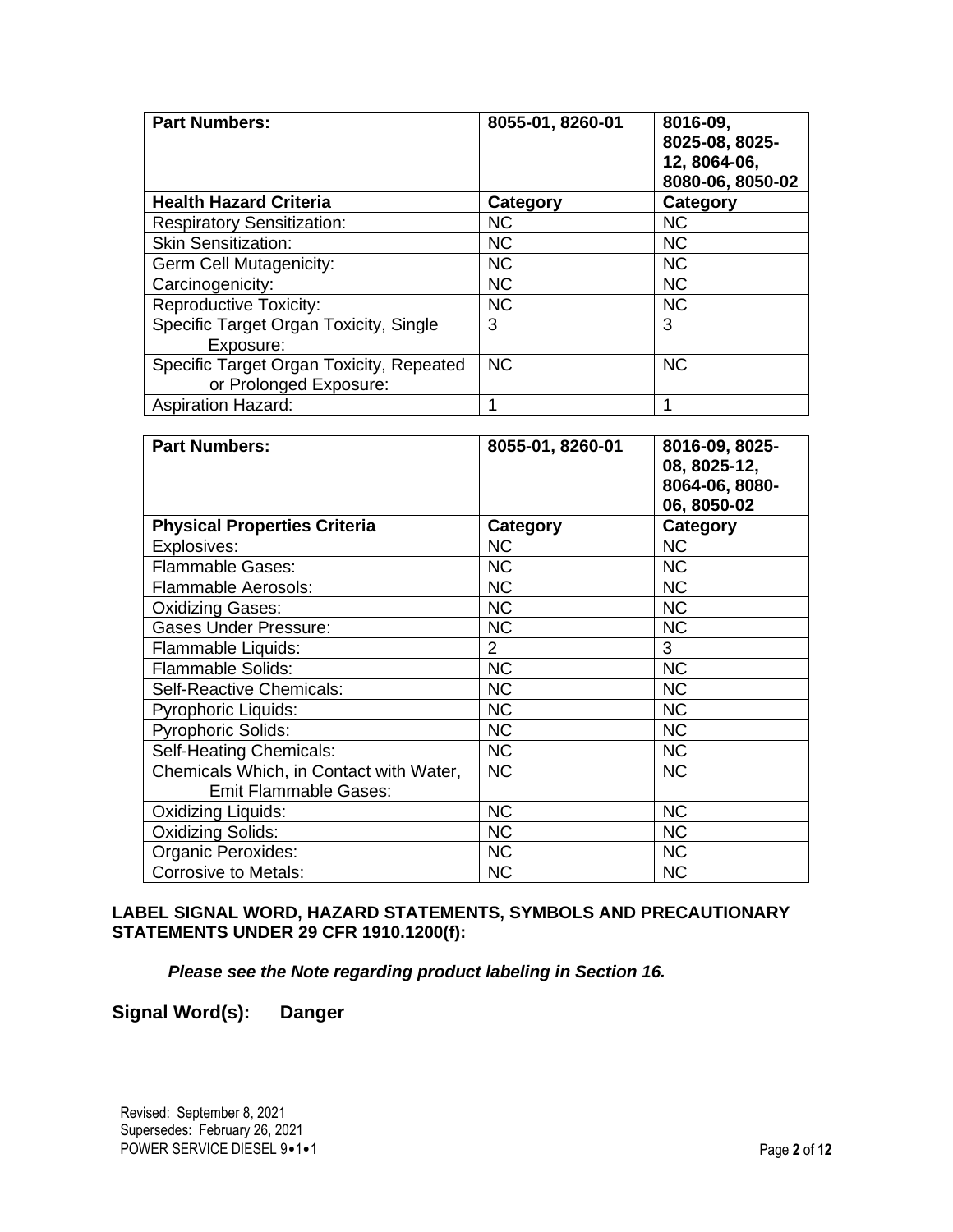| Part                                                           | <b>Hazard and Precautionary Statement(s)</b>                                                                                                                                                                                                                                                                                                                                                                                                                                                                                                                                                                                                                                                                                                                                                                             | <b>Symbols</b> |
|----------------------------------------------------------------|--------------------------------------------------------------------------------------------------------------------------------------------------------------------------------------------------------------------------------------------------------------------------------------------------------------------------------------------------------------------------------------------------------------------------------------------------------------------------------------------------------------------------------------------------------------------------------------------------------------------------------------------------------------------------------------------------------------------------------------------------------------------------------------------------------------------------|----------------|
| <b>Number</b><br>8055-01<br>8260-01                            | Highly flammable liquid and vapor. May be fatal if<br>swallowed and enters airways. Harmful if inhaled.<br>Causes skin and serious eye irritation and may cause<br>respiratory irritation and drowsiness or dizziness.<br>Keep away from sparks and open flames. No smoking.<br>Keep container tightly closed. Use only non-sparking<br>tools. Ground/Bond container and receiving equipment.<br>Use explosion-proof pumps when pumping. Take<br>precautionary measures against static discharge.<br>Avoid breathing vapors. Use only outdoors or in a well-<br>ventilated area. Wash hands thoroughly after<br>handling. Do not eat, drink or smoke when using this<br>product. Wear protective gloves and eye protection.<br>Store locked up and in cool, well ventilated place.<br>KEEP OUT OF REACH OF CHILDREN.     |                |
| 8016-09<br>8025-08<br>8025-12<br>8064-06<br>8080-06<br>8050-02 | Flammable liquid and vapor. Causes serious eye<br>damage. May be fatal if swallowed and enters airways.<br>Harmful if inhaled. Causes skin irritation and may cause<br>respiratory irritation and drowsiness or dizziness.<br>Keep away from sparks and open flames. No smoking.<br>Keep container tightly closed. Use only non-sparking<br>tools. Ground/Bond container and receiving equipment.<br>Use explosion-proof pumps when pumping. Take<br>precautionary measures against static discharge.<br>Avoid breathing vapors. Use only outdoors or in a well-<br>ventilated area. Wash hands thoroughly after<br>handling. Do not eat, drink or smoke when using this<br>product. Wear protective gloves and eye protection.<br>Store locked up and in cool, well ventilated place.<br>KEEP OUT OF REACH OF CHILDREN. |                |

# **Hazards Not Otherwise Classified: None**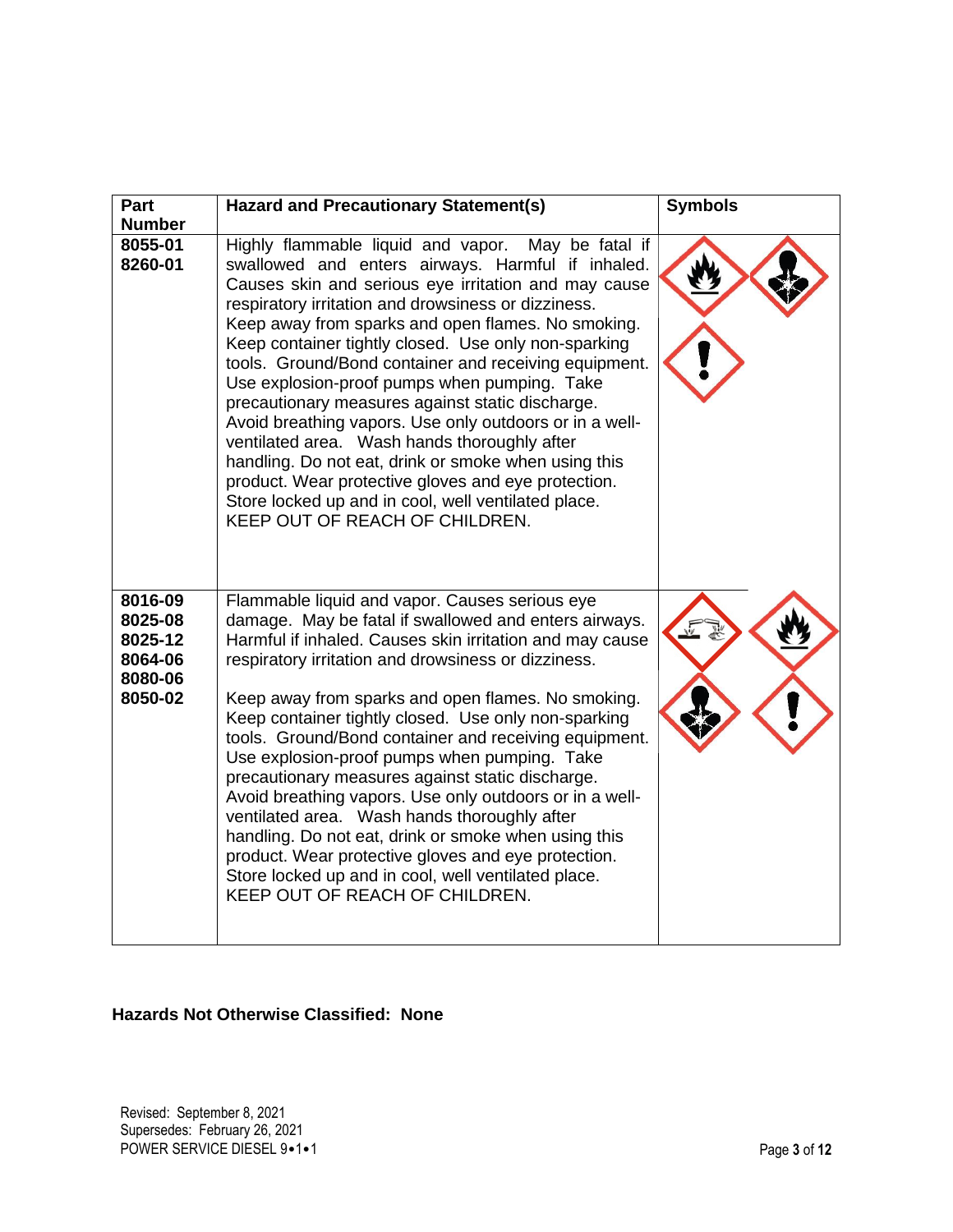# **SECTION 3 - COMPOSITION / INFORMATION ON INGREDIENTS**

The specific chemical identity and exact concentration percentage has been withheld as a Trade Secret. Specific chemical information will be made available to health professionals in accordance with 29 CFR 1910.1200.

# **INGREDIENTS CLASSIFIED AS HEALTH HAZARDS**

| <b>Chemical Name</b>           | <b>Common Name/Synonyms</b> | <b>CAS Number</b> | <b>Concentration</b><br>(%) |
|--------------------------------|-----------------------------|-------------------|-----------------------------|
| Aliphatic hydroxy hydrocarbons | Trade secret                | Trade secret      | 40 - 90                     |
| <b>Petroleum Distillates</b>   | Frade secret                | Trade secret      | 10 - 60                     |

# **SECTION 4 - FIRST AID MEASURES**

As a precaution, exposure to liquids, vapors, mists and fumes should be minimized.

| 8016-09<br>EYE CONTACT: Immediately call a doctor. Rinse cautiously with water for several<br>8025-08<br>minutes. Remove contact lenses, if present and easy to do. Continue rinsing.<br>8025-12<br>8064-06<br><b>SKIN CONTACT:</b> Wash contaminated areas with plenty of water.<br>If skin irritation<br>8080-06<br>occurs get medical advice/attention.<br>8050-02<br><b>INHALATION:</b> Remove person to fresh air and keep comfortable for breathing. Call<br>a doctor if you feel unwell.<br><b>INGESTION:</b> If swallowed, IMMEDIATELY call a doctor. Do NOT induce vomiting. | 8055-01<br>8260-01 | EYE CONTACT: Rinse cautiously with water for several minutes. Remove contact<br>lenses, if present and easy to do. Continue rinsing. If eye irritation persists, get<br>medical advice.<br><b>SKIN CONTACT:</b> Immediately take off contaminated clothing and wash it before<br>reuse. Wash contaminated areas with plenty of water. If skin irritation occurs get<br>medical advice/attention.<br><b>INHALATION:</b> Remove person to fresh air and keep comfortable for breathing. Call<br>a doctor if you feel unwell.<br><b>INGESTION:</b> If swallowed, IMMEDIATELY call a doctor. Do NOT induce vomiting. |
|---------------------------------------------------------------------------------------------------------------------------------------------------------------------------------------------------------------------------------------------------------------------------------------------------------------------------------------------------------------------------------------------------------------------------------------------------------------------------------------------------------------------------------------------------------------------------------------|--------------------|------------------------------------------------------------------------------------------------------------------------------------------------------------------------------------------------------------------------------------------------------------------------------------------------------------------------------------------------------------------------------------------------------------------------------------------------------------------------------------------------------------------------------------------------------------------------------------------------------------------|
|                                                                                                                                                                                                                                                                                                                                                                                                                                                                                                                                                                                       |                    |                                                                                                                                                                                                                                                                                                                                                                                                                                                                                                                                                                                                                  |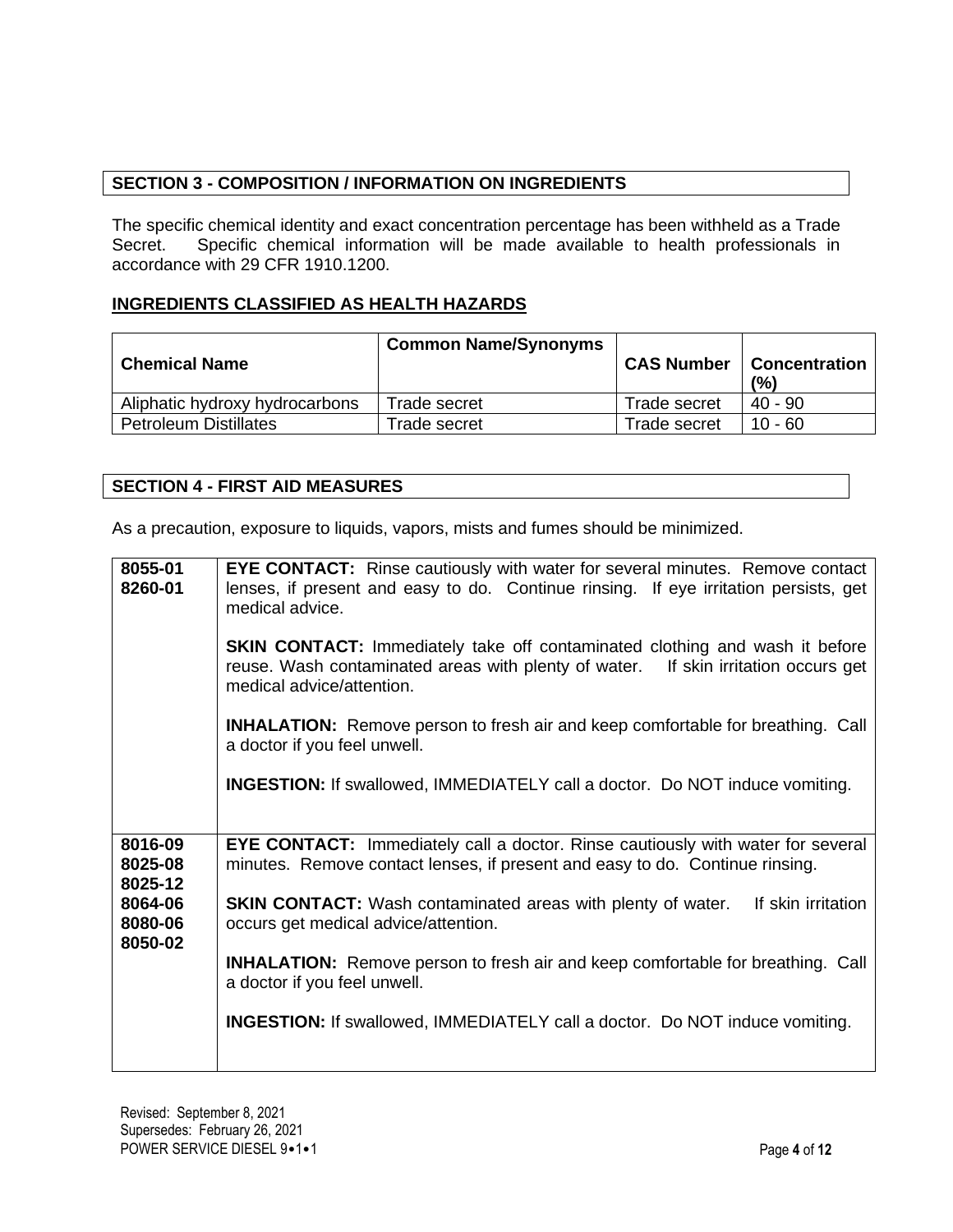# **SECTION 5 - FIRE AND EXPLOSION HAZARD DATA**

**EXTINGUISHING MEDIA:** Use water fog, alcohol-resistant foam, dry chemical or carbon dioxide  $(CO<sub>2</sub>)$  to extinguish flames.

**SPECIFIC HAZARDS:** Vapors are heavier than air and may travel along the ground to a distant ignition source and flash back. See Section 10 for Stability and Reactivity. **NOTE:** EMPTY CONTAINERS CONTAIN COMBUSTIBLE VAPORS THAT CAN CAUSE FLASH FIRES OR EXPLOSIONS. CONTAINERS ARE SINGLE-TRIP CONTAINERS AND SHOULD NOT BE USED FOR ANY REASON AFTER BEING EMPTIED. DO NOT USE CUTTING TORCH EQUIPMENT OR ANY OTHER FLAME OR OTHER SOURCES OF IGNITION ON ANY EMPTY CONTAINER.

**PROTECTIVE EQUIPMENT AND PRECAUTIONS**: Use standard protective equipment including self-contained breathing apparatus (SCBA).

# **SECTION 6 - ACCIDENTAL RELEASE MEASURES**

**PERSONAL PRECAUTIONS, PROTECTIVE EQUIPMENT, AND EMERGENCY PROCEDURES:** Avoid contact with spilled material. Warn or evacuate occupants in surrounding and downwind areas. Eliminate all sources of ignition in the vicinity of the spill or released vapor. See Section 2 for Hazards Identification. See Section 4 for First Aid Measures. See Section 5 for Fire Fighting Information. See Section 8 for Personal Protective Equipment.

**SPILL CONTAINMENT AND CLEAN-UP:** Eliminate potential sources of ignition. Stop leak if it can be done without risk. Dike and contain spill. Do not touch or walk through spilled material. Prevent entry into waterways, sewer, basements or confined areas. Remove with vacuum trucks or pump to storage/salvage vessels. Soak up residue with an absorbent such as clay, sand or other suitable material and dispose of properly. A vapor suppressing foam may be used to reduce vapors. Local, state and federal laws and/or regulations may apply to releases and disposal of this material, as well as those materials and items employed in the clean-up releases. The user/responder will need to determine which local, state and federal laws and/or regulations are applicable. The National Response Center can be reached at 1-800-424-8802.

# **SECTION 7 - HANDLING AND STORAGE**

**PRECAUTIONS FOR SAFE HANDLING**: Avoid contact with eyes and skin. Use only with adequate ventilation. Use proper bonding and/or grounding procedures. Prevent small spills and leakage to avoid slip hazard. Material can accumulate static charges which may cause an electrical spark (ignition source). Keep away from ignition sources such as heat, sparks, and flames. No smoking.

Revised: September 8, 2021 Supersedes: February 26, 2021 POWER SERVICE DIESEL 9•1•1 **Page 5** of **12**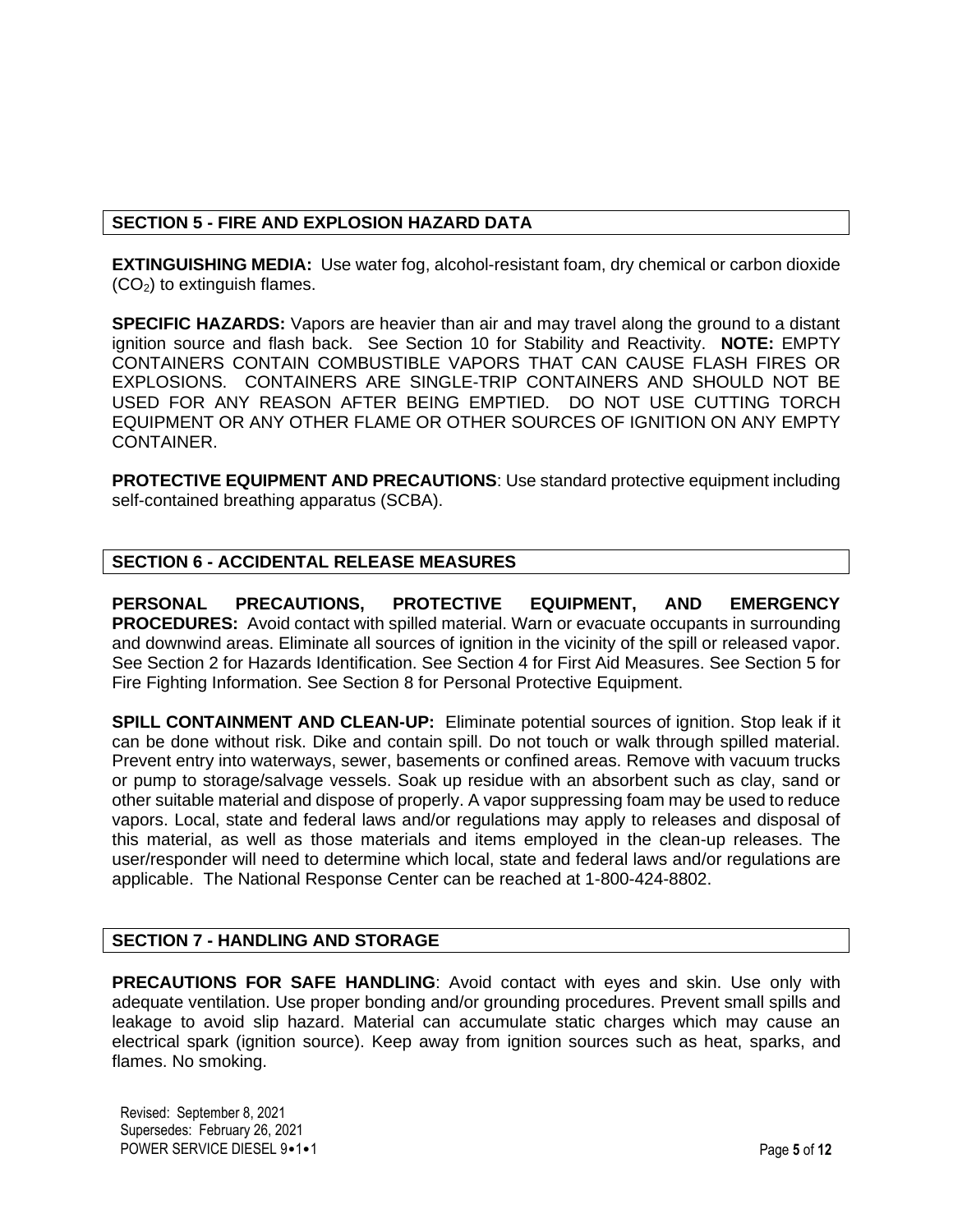**CONDITIONS FOR SAFE STORAGE:** DO NOT USE OR STORE near heat, sparks, or flame. USE AND STORE ONLY IN A WELL-VENTILATED AREA. Handle containers with care. Keep container closed when not in use. Store locked up.

**STORAGE TEMPERATURE:** -40°F to 100°F (-40°C to 38°C)

**EMPTY CONTAINER WARNING:** EMPTY CONTAINERS MAY CONTAIN FLAMMABLE VAPORS AND CAN BE DANGEROUS. SEE SECTION 5 FOR FIRE AND EXPLOSION HAZARD DATA.

# **SECTION 8 - EXPOSURE CONTROLS / PERSONAL PROTECTION**

#### **EXPOSURE GUIDELINES:**

|                                 |                | <b>OSHA</b> |          | <b>ACGIH</b> |            | <b>NIOSH</b> |               |             |
|---------------------------------|----------------|-------------|----------|--------------|------------|--------------|---------------|-------------|
|                                 | CAS#           | <b>PEL</b>  | tlv      | <b>STEL</b>  | <b>REL</b> | <b>STEL</b>  | <b>IDLH</b>   | <b>Note</b> |
| Ethylbenzene                    | $100 - 41 - 4$ | $100$ ppm   | 20 ppm   | not est.     | $100$ ppm  | $125$ ppm    | 800 ppm (LEL) | n/a         |
| Cumene                          | 98-82-8        | 50 ppm      | 50 ppm   | not est      | 50 ppm     | not est.     | 900 ppm (LEL) | Skin        |
| Petroleum<br><b>Distillates</b> | n/a            | 500 ppm     | not est. | not est      | not est    | not est      | not est       | n/a         |

**ENGINEERING CONTROLS:** The level of protection and types of controls necessary will vary depending upon potential exposure conditions. Local exhaust ventilation is recommended to control exposure.

#### **PERSONAL PROTECTIVE EQUIPMENT (PPE):**

**Eyes and Face:** Eye protection such as safety glasses or chemical goggles is recommended if contact is likely.

**Skin:** If prolonged or repeated skin contact is likely, chemical/oil resistant clothing and gloves are recommended. Wear additional protective clothing as appropriate.

**Respiratory:** Wear a NIOSH/MSHA approved respirator as necessary.

**Specific Hygiene Measures:** Always observe good personal hygiene measures, such as washing after handling the material and before eating, drinking, and/or smoking. Routinely wash work clothing and protective equipment to remove contaminants. Practice good housekeeping.

**NOTE:** These precautions are for room temperature handling.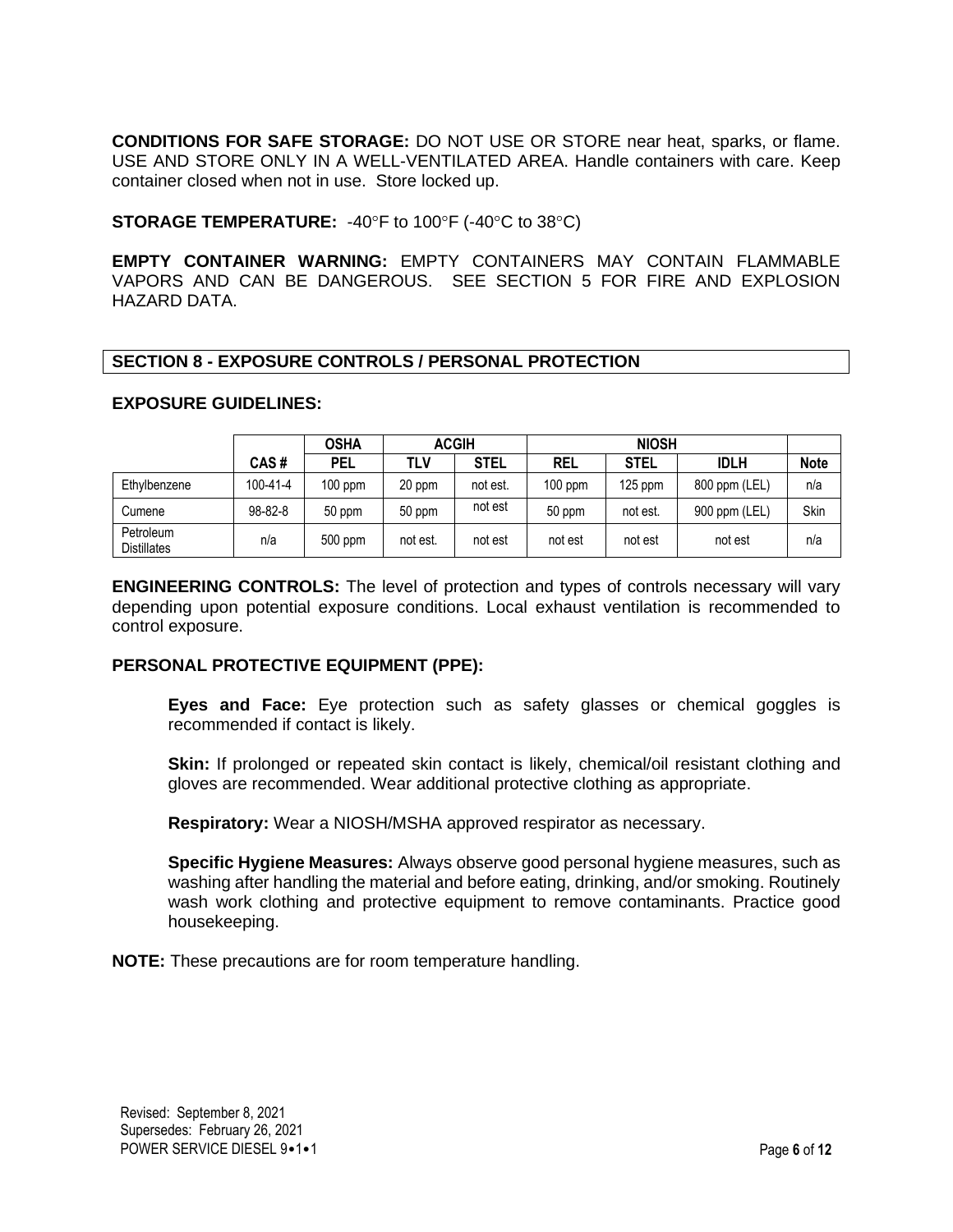# **SECTION 9 - PHYSICAL AND CHEMICAL PROPERTIES**

| <b>Part Numbers:</b>                                                      | 8016-09, 8025-08,<br>8025-12, 8050-02,<br>8055-01, 8260-01 | 8064-06              | 8080-06                          |
|---------------------------------------------------------------------------|------------------------------------------------------------|----------------------|----------------------------------|
| Appearance                                                                | Liquid, straw yellow                                       | Liquid, straw yellow | Liquid, straw yellow             |
| Odor                                                                      | Strong solvent                                             | Strong solvent       | Strong solvent                   |
| <b>Odor Threshold</b>                                                     | Not available                                              | Not available        | Not available                    |
| pH                                                                        | Not applicable                                             | Not applicable       | Not applicable                   |
| <b>Melting point/Freezing</b><br>point                                    | Not available                                              | Not available        | Not available                    |
| <b>Initial Boiling Point and</b><br><b>Boiling Range</b>                  | 127.9 °F (53.3°C)                                          | 126.1°F (52.3°C)     | 205.2°F (96.2°C)                 |
| <b>Flash Point</b>                                                        | 66.0°F (TCC) 18.9°C                                        | 75.0°F (TCC) 23.9°C  | 74.0°F (TCC) 23.3°C              |
| <b>Evaporation Rate</b>                                                   | Not available                                              | Not available        | Not available                    |
| <b>Flammability</b>                                                       | Not available                                              | Not available        | Not available                    |
| <b>Upper / lower</b><br><b>Flammability or</b><br><b>Explosive Limits</b> | Not available                                              | Not available        | Not available                    |
| <b>Vapor Pressure</b>                                                     | Not available                                              | Not available        | Not available                    |
| <b>Vapor Density</b>                                                      | Not available                                              | Not available        | Not available                    |
| <b>Relative</b><br><b>Density/Specific Gravity</b><br>(at 20°C)           | 0.84                                                       | 0.85                 | 0.85                             |
| <b>Solubility</b>                                                         | Not available                                              | Not available        | Not available                    |
| <b>Partition Coefficient; n-</b><br>octanol / water                       | Not available                                              | Not available        | Not available                    |
| <b>Auto-ignition</b><br><b>Temperature</b>                                | Not available                                              | Not available        | Not available                    |
| <b>Decomposition</b><br>temperature                                       | Not available                                              | Not available        | Not available                    |
| <b>Viscosity</b>                                                          | 1.588 cSt                                                  | Not available        | Not available                    |
| <b>Pour Point</b>                                                         | <-98°F (-72.2°C)                                           | <-98°F (-72.2°C)     | <-98°F $(-72.2^{\circ}\text{C})$ |

# **SECTION 10 - STABILITY AND REACTIVITY**

#### **REACTIVITY: see Incompatible Materials below**

**CHEMICAL STABILITY:** This material is considered stable under normal ambient and anticipated storage and handling conditions of temperature and pressure.

**CONDITIONS TO AVOID:** Flames, high energy ignition sources, and elevated temperatures.

Revised: September 8, 2021 Supersedes: February 26, 2021 POWER SERVICE DIESEL 9•1•1 **POWER SERVICE** DIESEL 9•1•1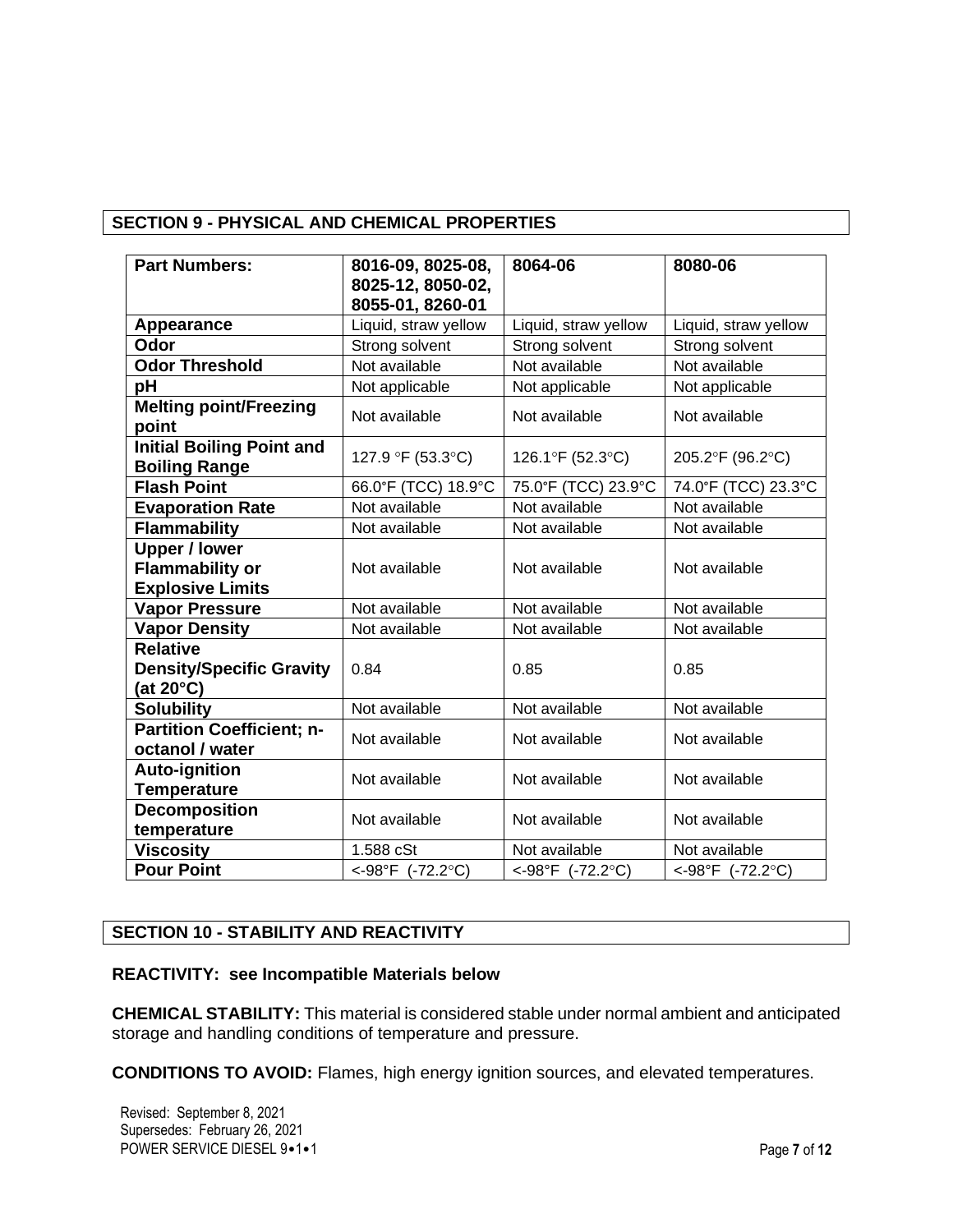**INCOMPATIBLE MATERIALS:** May react with oxygen, oxidizing agents, such as; chlorates, nitrates, peroxides, etc., amines, caustics, alkanolamines halogens, chlorine.

**HAZARDOUS DECOMPOSITION PRODUCTS:** Carbon oxides, products of incomplete combustion.

#### **HAZARDOUS POLYMERIZATION**:

Hazardous polymerization will not occur.

#### **SECTION 11 - TOXICOLOGICAL INFORMATION**

#### **LIKELY ROUTES OF EXPOSURE**

| <b>INGESTION</b> | <b>INHALATION</b> | <b>SKIN CONTACT</b> | <b>EYE CONTACT</b> | <b>SKIN ABSORPTION</b> |
|------------------|-------------------|---------------------|--------------------|------------------------|
|                  |                   |                     |                    |                        |

**SYMPTOMS RELATED TO PHYSICAL, CHEMICAL AND TOXICOLOGICAL CHARACTERISTICS:** Breathing of high vapor concentrations may cause dizziness, lightheadedness, headache, nausea and loss of coordination. Continued inhalation may result in unconsciousness. The vapor or fumes from this material may cause respiratory irritation. Breathing this material at elevated concentrations causes central nervous system effects. Central nervous system effects may include headache, dizziness, nausea, vomiting, weakness, loss of coordination, blurred vision, drowsiness, confusion or disorientation. At extreme exposures, central nervous system effects may include respiratory depression, tremors, or convulsions, loss of consciousness, coma or death.

**DELAYED AND IMMEDIATE EFFECTS AND CHRONIC EFFECTS FROM SHORT- AND LONG-TERM EXPOSURE:** Repeated skin exposure to a component of this product may cause irritation, even a burn; may cause a more severe response on covered skin, such as under clothing or gloves. Inhalation exposure to a component of this product has caused fetotoxicity in the presence of maternal toxicity in animals.

#### **NUMERICAL MEASURES OF TOXICITY**

Note: the information provided below are estimates; testing of the product is not available.

|                                      |  | Acute Oral Toxicity   Acute Dermal Toxicity   Acute |                                       | Inhalation |
|--------------------------------------|--|-----------------------------------------------------|---------------------------------------|------------|
| $\mid$ (ATE <sub>mix</sub> estimate) |  | $\vert$ (ATE <sub>mix</sub> estimate)               | $\vert$ (ATE <sub>mix</sub> estimate) |            |
|                                      |  | Does not meet criteria   Does not meet criteria     |                                       | 15.0-19.0  |

**SENSITIZATION**: No information available.

**MUTAGENICITY**: No information available.

#### **CARCINOGENICITY LISTINGS – the following chemicals are listed as indicated:**

Revised: September 8, 2021 Supersedes: February 26, 2021 POWER SERVICE DIESEL 9•1•1 **Page 8** of **12**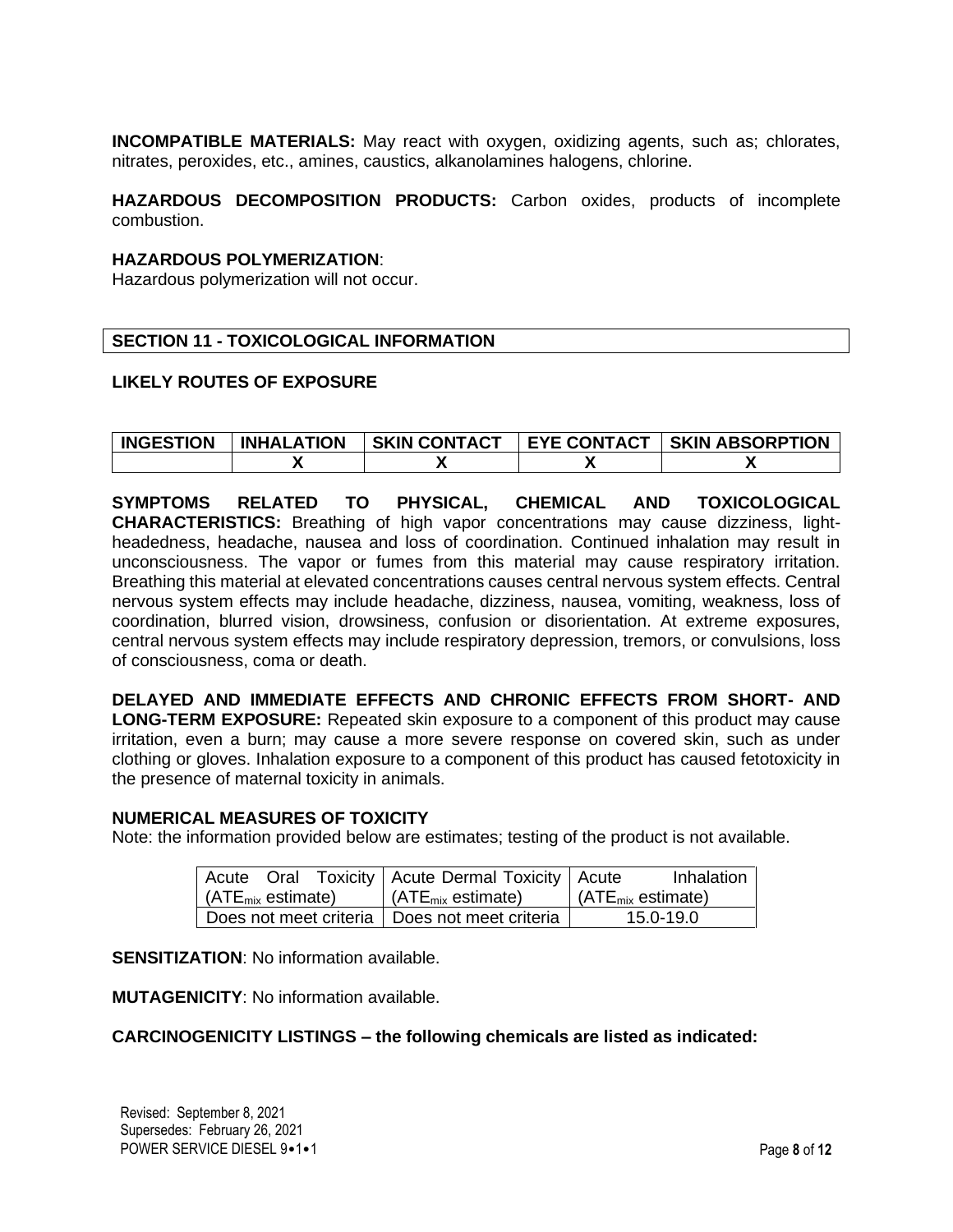| <b>Chemical</b> | <b>List</b> |
|-----------------|-------------|
| I Cumene        | IARC, NTP   |
| Ethylbenzene    | IARC        |

**REPODUCTIVE TOXICITY**: No information available.

**TERATOGENICITY/EMBRYOTOXICITY:** This product contains a component of a complex mixture (Xylenes (1330-20-7)) that has been shown to cause teratogenicity and/or embryotoxicity.

**SPECIFIC TARGET ORGAN TOXICITY (SINGLE EXPOSURE**): Respiratory tract irritation.

**SPECIFIC TARGET ORGAN TOXICITY (REPEATED EXPOSURE):** No information available

**ASPIRATION HAZARD**: Aspiration hazard identified.

### **SECTION 12 - ECOLOGICAL INFORMATION**

#### **ECOTOXICITY:**

This material is expected to be toxic to aquatic organisms.

**PERSISTENCE AND DEGRADABILITY**: No information available.

**BIOACCUMULATIVE POTENTIAL**: No information available.

**MOBILITY IN SOIL**: No information available.

**OTHER ADVERSE EFFECTS**: No information available.

#### **SECTION 13 - DISPOSAL CONSIDERATIONS**

**RCRA Information:** Disposal of unused product may be subject to RCRA hazardous waste regulations (40 CFR Part 261). Disposal of the used product may also be regulated as hazardous waste due to resulting mixture characteristics, mixture components or product use. Such changes to the product may result in different and/or additional hazardous waste codes. Potential RCRA waste code based on the product as shipped: D001 IGNITABILITY.

State or local laws may impose additional regulatory requirements regarding disposal. *Waste characterizations and compliance with applicable laws are the responsibility solely of the waste generator.*

**EMPTY CONTAINER WARNING:** EMPTY CONTAINERS MAY CONTAIN FLAMMABLE VAPORS AND CAN BE DANGEROUS. SEE SECTION 5 FOR FIRE AND EXPLOSION HAZARD DATA.

#### **SECTION 14 - TRANSPORTATION INFORMATION**

Revised: September 8, 2021 Supersedes: February 26, 2021 POWER SERVICE DIESEL 9•1•1 **Page 9** of 12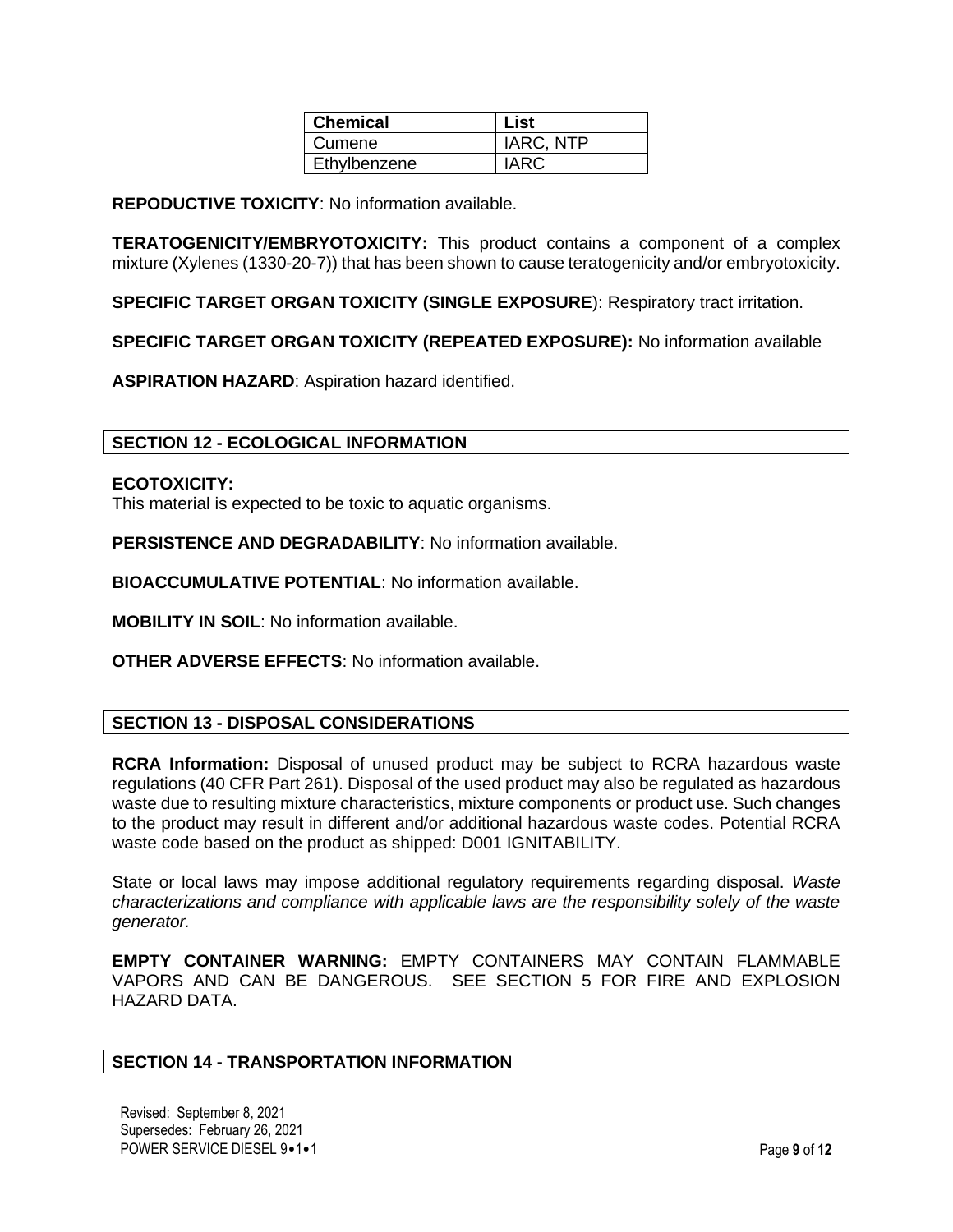**The following part numbers are regulated for transportation as follows:** 

| 8016-09 | <b>DOT (Domestic Ground):</b>                                       |
|---------|---------------------------------------------------------------------|
| 8025-08 | <b>Consumer Commodity</b>                                           |
| 8025-12 |                                                                     |
|         | <b>IMDG (Ocean Transport):</b>                                      |
|         | UN 1993 FLAMMABLE LIQUID, N.O.S. (Aliphatic Hydroxy                 |
|         | Hydrocarbons & Petroleum Distillates) 3, II (18.9°C cc) LTD QTY     |
|         |                                                                     |
| 8064-06 | <b>DOT (Domestic Ground):</b>                                       |
|         | <b>Consumer Commodity</b>                                           |
|         |                                                                     |
|         | <b>IMDG (Ocean Transport):</b>                                      |
|         | UN -<br>1993 FLAMMABLE LIQUID, N.O.S. (Aliphatic Hydroxy            |
|         | Hydrocarbons & Petroleum Distillates) 3, III (23.9°C cc) LTD QTY    |
|         |                                                                     |
| 8080-06 | <b>DOT (Domestic Ground):</b>                                       |
|         |                                                                     |
|         |                                                                     |
|         | <b>Consumer Commodity</b>                                           |
|         |                                                                     |
|         | <b>IMDG (Ocean Transport):</b>                                      |
|         | 1993 FLAMMABLE LIQUID, N.O.S. (Aliphatic Hydroxy<br>UN              |
|         | Hydrocarbons & Petroleum Distillates) 3, III (23.3°C cc) LTD QTY    |
|         |                                                                     |
| 8050-02 | <b>DOT (Domestic Ground):</b>                                       |
| 8055-01 | UN 1993 Flammable liquids, n.o.s. (Aliphatic Hydroxy Hydrocarbons & |
| 8260-01 | Petroleum Distillates) 3, II                                        |
|         |                                                                     |
|         | <b>IMDG (Ocean Transport):</b>                                      |
|         | UN 1993 FLAMMABLE LIQUID, N.O.S. (Aliphatic Hydroxy                 |
|         | Hydrocarbons & Petroleum Distillates) 3, II (18.9°C cc)             |

# **All Part Numbers Forbidden for Transport by Air.**

# **SECTION 15 - REGULATORY INFORMATION**

# **§14(a) Consumer Product Safety Act General Certificate of Conformity**

Power Service Products, Inc. certifies that this product meets the statutory and regulatory requirements of the US Consumer Products Safety Act, the Federal Hazardous Substances Act, and the Poison Prevention Packaging Act of 1970, as applicable. The Power Service products are manufactured in the United States in Weatherford, Texas, unless otherwise indicated on the product label. The product manufacture lot code is stamped on the product container. This Certification is based upon a reasonable testing program conducted by Power Service Products, Inc. which includes a quality control program incorporating, as necessary, confirmation of compliance by component suppliers. Third-party testing is not required to certify compliance.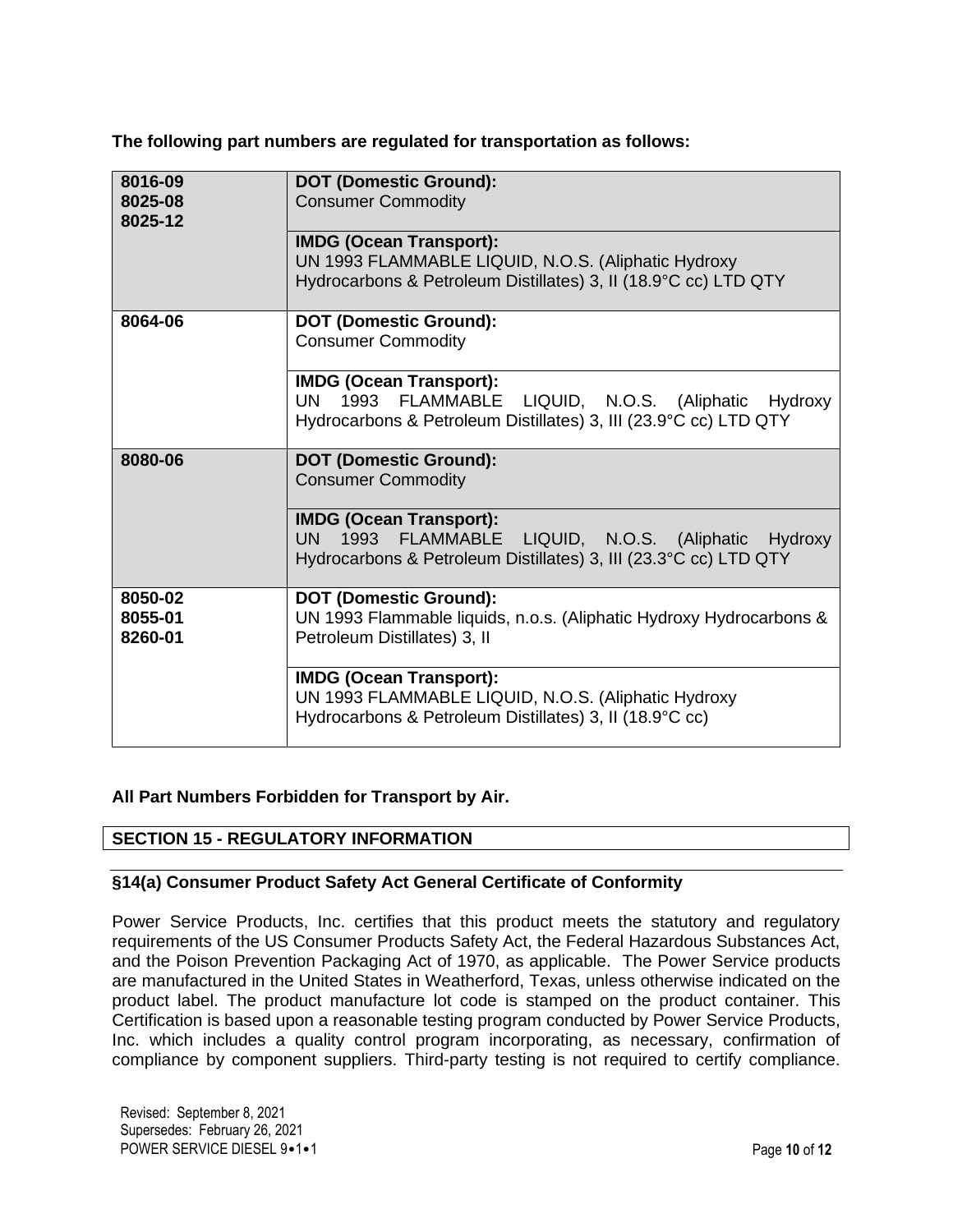Further details may be obtained by contacting the Power Service Products, Inc. EHS Manager at 1-800-643-9089.

Contents of this SDS comply with the OSHA Hazard Communication Standard 29 CFR 1910.1200

#### **TSCA STATUS:**

All chemical substances found in this product comply with the Toxic Substances Control Act inventory reporting requirements.

#### **EPA SARA TITLE III CHEMICAL LISTINGS:**

#### **Section 302 Extremely Hazardous Substances:** None

#### **Sections 311/ 312 Hazard Class**:

Acute Health Effects: Yes Sudden Release of Pressure Hazard: No Chronic Health Effects: Yes Reactivity Hazard: No Fire Hazard: Yes

#### **NFPA (NATIONAL FIRE PROTECTION ASSOCIATION) RATING:**

HEALTH: **2** FIRE: **3** REACTIVITY: **0**

#### **Section 313:**

Specific chemical information is being withheld as a Trade Secret. The following chemicals subject to the reporting requirements of EPCRA Section 313 of Title III of the Superfund Amendments and Reauthorization Act of 1986 (40 CFR Part 372) may be present in this product at a concentration that does not exceed the specified upper weight percentage.

| <b>CAS Number</b> | <b>Chemical Name</b> | Max $%$ |
|-------------------|----------------------|---------|
| 100-41-4          | Ethylbenzene         |         |

State or local laws may impose additional regulatory requirements for components of this material. It is the responsibility solely of the Employer to maintain compliance with State and Local reporting.

#### **CA Proposition 65**

**WARNING:** Cancer and Reproductive Harm – www.P65Warnings.ca.gov.

#### **SECTION 16 – OTHER INFORMATION**

**DATE OF PREPARATION / REVISION**: September 8, 2021

**NOTE regarding product labeling: The OSHA Hazard Communication Standard applies to hazardous chemicals known to be present in the workplace. However, the labeling and**